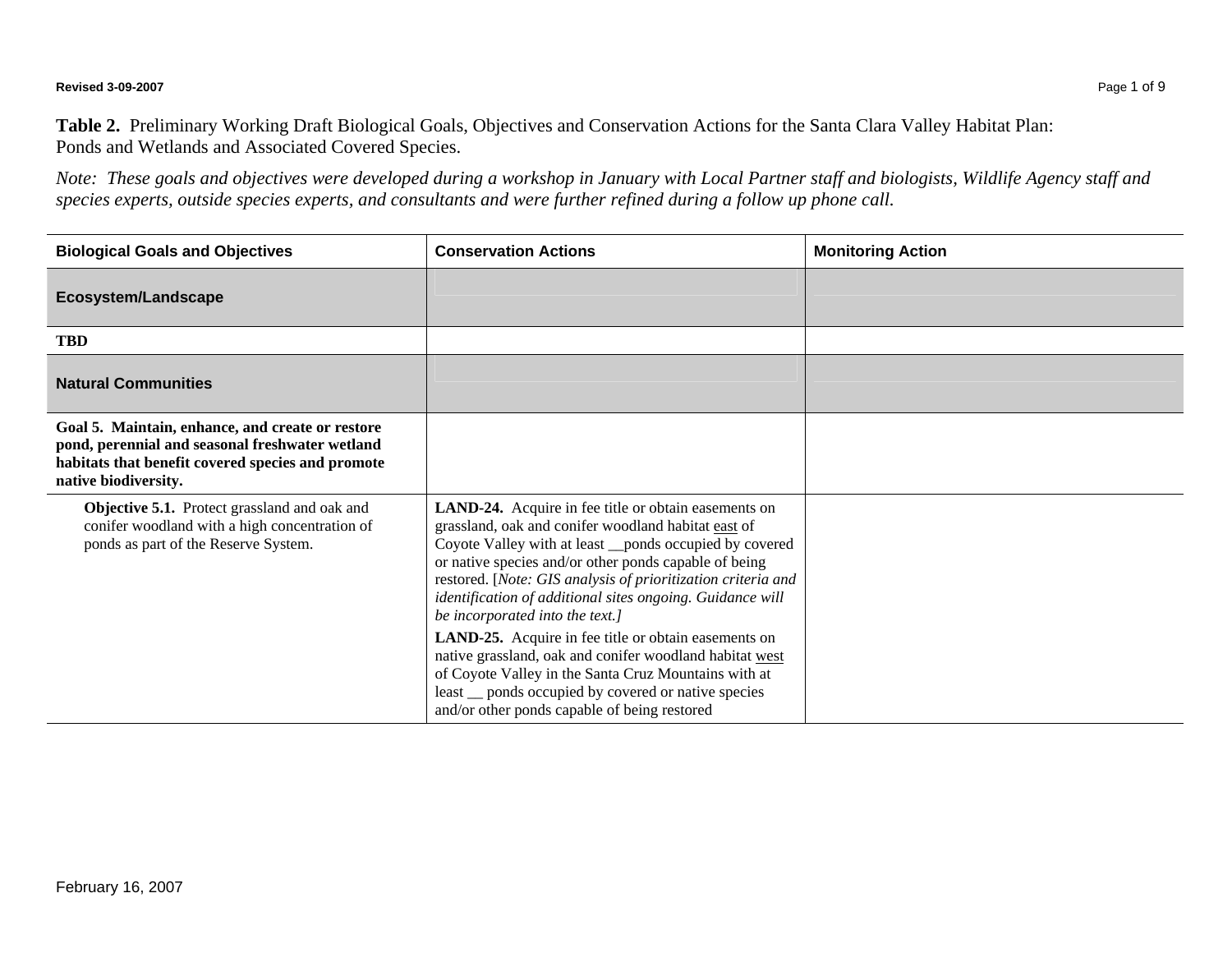| <b>Biological Goals and Objectives</b>                                                                                                                                                                                                                                                                                      | <b>Conservation Actions</b>                                                                                                                                                                                                                                                                                                                                                                                                                                                                                                                                                                                                                                                                                                                     | <b>Monitoring Action</b> |
|-----------------------------------------------------------------------------------------------------------------------------------------------------------------------------------------------------------------------------------------------------------------------------------------------------------------------------|-------------------------------------------------------------------------------------------------------------------------------------------------------------------------------------------------------------------------------------------------------------------------------------------------------------------------------------------------------------------------------------------------------------------------------------------------------------------------------------------------------------------------------------------------------------------------------------------------------------------------------------------------------------------------------------------------------------------------------------------------|--------------------------|
| <b>Objective 5.2.</b> Protect _ acres of freshwater<br>wetlands and _ acres of seasonal wetlands as part<br>of the Reserve System.                                                                                                                                                                                          | LAND-26. Acquire in fee title or obtain easements on<br>acres of freshwater wetlands suitable for covered or<br>native species or other freshwater wetlands capable of<br>being enhanced or restored to support covered species in.<br>[Note: GIS analysis of prioritization criteria and<br>identification of additional sites ongoing. Guidance will<br>be incorporated into the text.]                                                                                                                                                                                                                                                                                                                                                       |                          |
|                                                                                                                                                                                                                                                                                                                             | LAND-27. Acquire in fee title or obtain easements on<br>_acres of seasonal wetlands suitable for covered or<br>native species and/or other seasonal wetlands capable of<br>being enhanced or restored to support covered species in<br>[add locations when available].                                                                                                                                                                                                                                                                                                                                                                                                                                                                          |                          |
| Objective 5.3. Protect contiguous tracts of natural<br>land cover between ponds and wetlands that provide<br>upland habitat and allow native species to move<br>between these water sources.                                                                                                                                | LAND-28. Acquire in fee title or obtain easements on<br>land between existing ponds and wetlands to provide a<br>linked matrix of pond, wetland, and upland habitat as part<br>of the Reserve System                                                                                                                                                                                                                                                                                                                                                                                                                                                                                                                                            |                          |
| Objective 5.4. When appropriate for particular<br>covered and native species, enhance freshwater and<br>seasonal wetlands and ponds by increasing native<br>vegetative cover, biomass, and structural diversity in<br>and around the margins within five years of pond or<br>wetland acquisition within the Reserve System. | <b>POND-1.</b> Install fencing that will reduce grazing pressure<br>and exclude feral pigs on portions of ponds and wetlands<br>and provide vegetated refuge sites for native amphibians.<br>POND-2. Install woody debris around perimeter and in<br>submerged bank of ponds and wetlands to create basking<br>habitat and cover for native juvenile amphibians and<br>turtles.<br><b>POND-3.</b> Plant native grasses around the perimeter of<br>ponds and wetlands.<br>POND-4. Maintain or enhance pond habitat for covered<br>species and native biodiversity through periodic<br>vegetation clearing or sediment removal, as necessary, in<br>way that minimizes negative effects on species.<br>Also see STREAM-3 - add stream 3 text here |                          |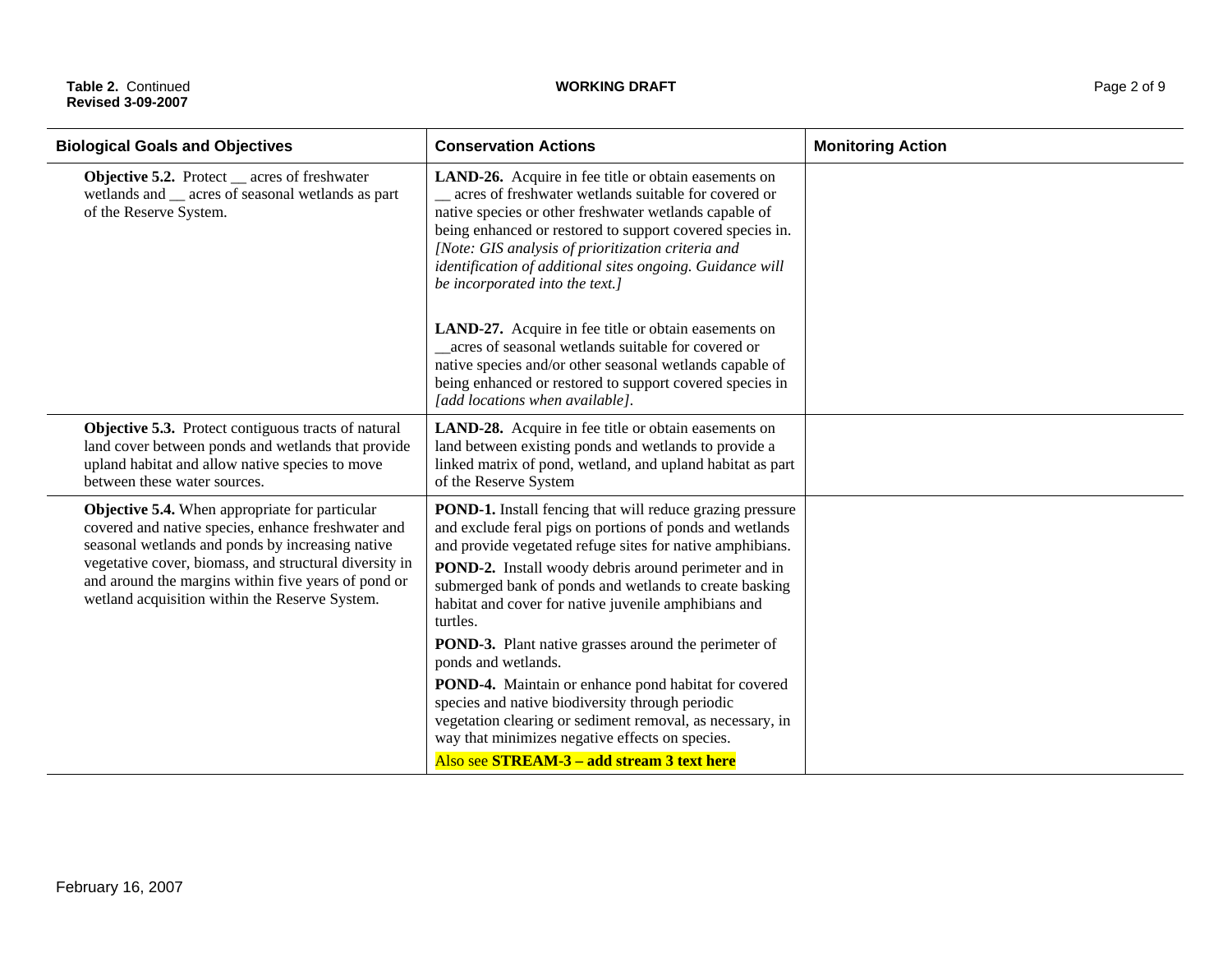| <b>Biological Goals and Objectives</b>                                                                                                                                                                                   | <b>Conservation Actions</b>                                                                                                                                                                                                                                       | <b>Monitoring Action</b> |
|--------------------------------------------------------------------------------------------------------------------------------------------------------------------------------------------------------------------------|-------------------------------------------------------------------------------------------------------------------------------------------------------------------------------------------------------------------------------------------------------------------|--------------------------|
| Objective 5.5. Enhance ponds by reducing the<br>cover and biomass of non-native plants in the<br>adjacent uplands between the functional perimeter<br>of the pond and within 0.5 miles.                                  | GRASS-1. Continue or introduce livestock grazing in a<br>variety of grazing regimes.                                                                                                                                                                              |                          |
|                                                                                                                                                                                                                          | GRASS-2. Conduct prescribed burns to enhance the<br>community and to control or, where possible, eradicate<br>invasive plants.                                                                                                                                    |                          |
|                                                                                                                                                                                                                          | GRASS-3. Conduct mowing in selected areas to mimic<br>grazing where use of livestock is impractical.                                                                                                                                                              |                          |
|                                                                                                                                                                                                                          | <b>GRASS-4.</b> Selectively apply herbicides or other<br>treatments (e.g., hand or mechanical removal) to eradicate<br>or control invasive plants.                                                                                                                |                          |
|                                                                                                                                                                                                                          | GRASS-5. Conduct selective seeding of native forbs and<br>grasses.                                                                                                                                                                                                |                          |
| <b>Objective 5.6.</b> Enhance ponds and wetlands by<br>eradicating or reducing exotic species that are<br>detrimental to native pond and wetland biodiversity.                                                           | <b>POND-5.</b> Eradicate if feasible, or reduce nonnative<br>predators (bullfrogs, invasive fish) through habitat<br>manipulation (e.g., periodic draining of ponds), trapping,<br>hand capturing, electroshocking or other control methods.                      |                          |
|                                                                                                                                                                                                                          | <b>POND-6.</b> Eradicate if feasible, or reduce nonnative pigs<br>through fencing (also see <b>POND 1</b> ), trapping, or other<br>control methods.                                                                                                               |                          |
| <b>Objective 5.7.</b> Restore at least <u>eacnes</u> of<br>freshwater and seasonal wetlands to increase<br>available habitat and enhance connectivity among<br>existing ponds and wetlands within the Reserve<br>System. | <b>POND-7.</b> Restore same acres of freshwater marsh within<br>the Reserve System in [add general locations when<br>conservation strategy developed].                                                                                                            |                          |
|                                                                                                                                                                                                                          | <b>POND-8.</b> Restore __ acres of seasonal wetlands within<br>the Reserve System in [add general locations when<br>conservation strategy developed].                                                                                                             |                          |
|                                                                                                                                                                                                                          | See POND 3.                                                                                                                                                                                                                                                       |                          |
|                                                                                                                                                                                                                          | POND-9. Identify and select potential restoration sites<br>on the basis of their physical processes and hydrologic,<br>geomorphic, and soil conditions to ensure that successful<br>restoration can occur and be self-sustaining [could be<br>moved to the text]. |                          |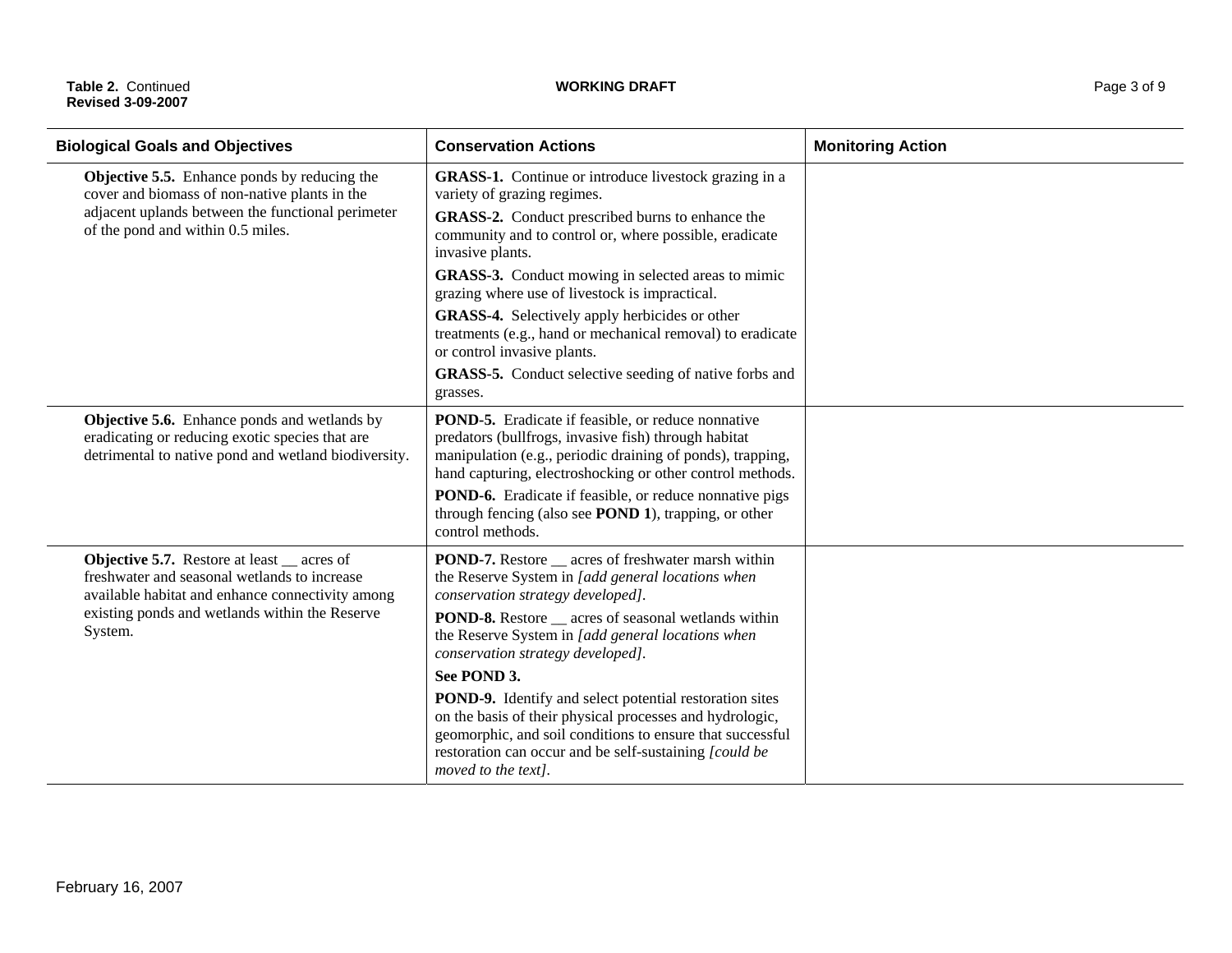**Table 2. Continued CONTEX CONTEX CONTEX CONTEX CONTEX CONTEX CONTEX CONTEX CONTEX CONTEX CONTEX CONTEX CONTEX CONTEX CONTEX CONTEX CONTEX CONTEX CONTEX CONTEX CONTEX CONTEX CONTEX CONTEX CONTEX CONTEX CONTEX CONTEX CONTEX Revised 3-09-2007**

| <b>Biological Goals and Objectives</b>                                                                                                                                                                                                   | <b>Conservation Actions</b>                                                                                                                                                                                                                                                                                                                  | <b>Monitoring Action</b> |
|------------------------------------------------------------------------------------------------------------------------------------------------------------------------------------------------------------------------------------------|----------------------------------------------------------------------------------------------------------------------------------------------------------------------------------------------------------------------------------------------------------------------------------------------------------------------------------------------|--------------------------|
| <b>Objective 5.8.</b> In addition to the restoration of<br>wetlands (Objective 5.7), restore freshwater and<br>seasonal wetlands in-kind within the Reserve<br>System at a ratio of 1 acre of conservation to 1 acre                     | <b>POND-10.</b> Restore freshwater marsh at a ratio of 1:1<br>(estimated at X_acres) within the Reserve System in<br>[add general locations when conservation strategy<br>developed].                                                                                                                                                        |                          |
| of impact (1:1) and 2 acres of conservation to 1 acre<br>of impact $(2:1)$ , respectively.                                                                                                                                               | <b>POND-11.</b> Restore seasonal wetlands at a ratio of 2:1<br>(estimated at X acres) within the Reserve System in [add<br>general locations when conservation strategy developed].                                                                                                                                                          |                          |
|                                                                                                                                                                                                                                          | See POND 3.                                                                                                                                                                                                                                                                                                                                  |                          |
|                                                                                                                                                                                                                                          | See POND-9.                                                                                                                                                                                                                                                                                                                                  |                          |
| <b>Objective 5.9.</b> Create at least <u>exercises</u> [and <u>equal</u><br>number] of ponds to increase available habitat and<br>enhance connectivity among existing ponds and<br>wetlands within the Reserve System.                   | <b>POND-12.</b> Create at least <u>eares</u> [and <u>e</u> number] of<br>ponds in [add specific locations that will increase<br><i>connectivity</i> .<br><b>POND-13.</b> When feasible, design new ponds to rely on<br>passive management (e.g., dry on their own periodically)<br>and minimize need for artificial draining.<br>See POND-9. |                          |
| <b>Objective 5.10.</b> In addition to the creation of ponds<br>(see Objective 5.9), create ponds lost to covered<br>activities, in-kind within the Reserve System, at a<br>ratio of 1 acre of conservation to 1 acre of impact<br>(1:1). | <b>POND-14.</b> Create ponds lost to covered activities at a<br>ratio of 1:1 (estimated at _ acres) within the Reserve<br>System in [add general location].<br>See POND-13<br>See POND-9.                                                                                                                                                    |                          |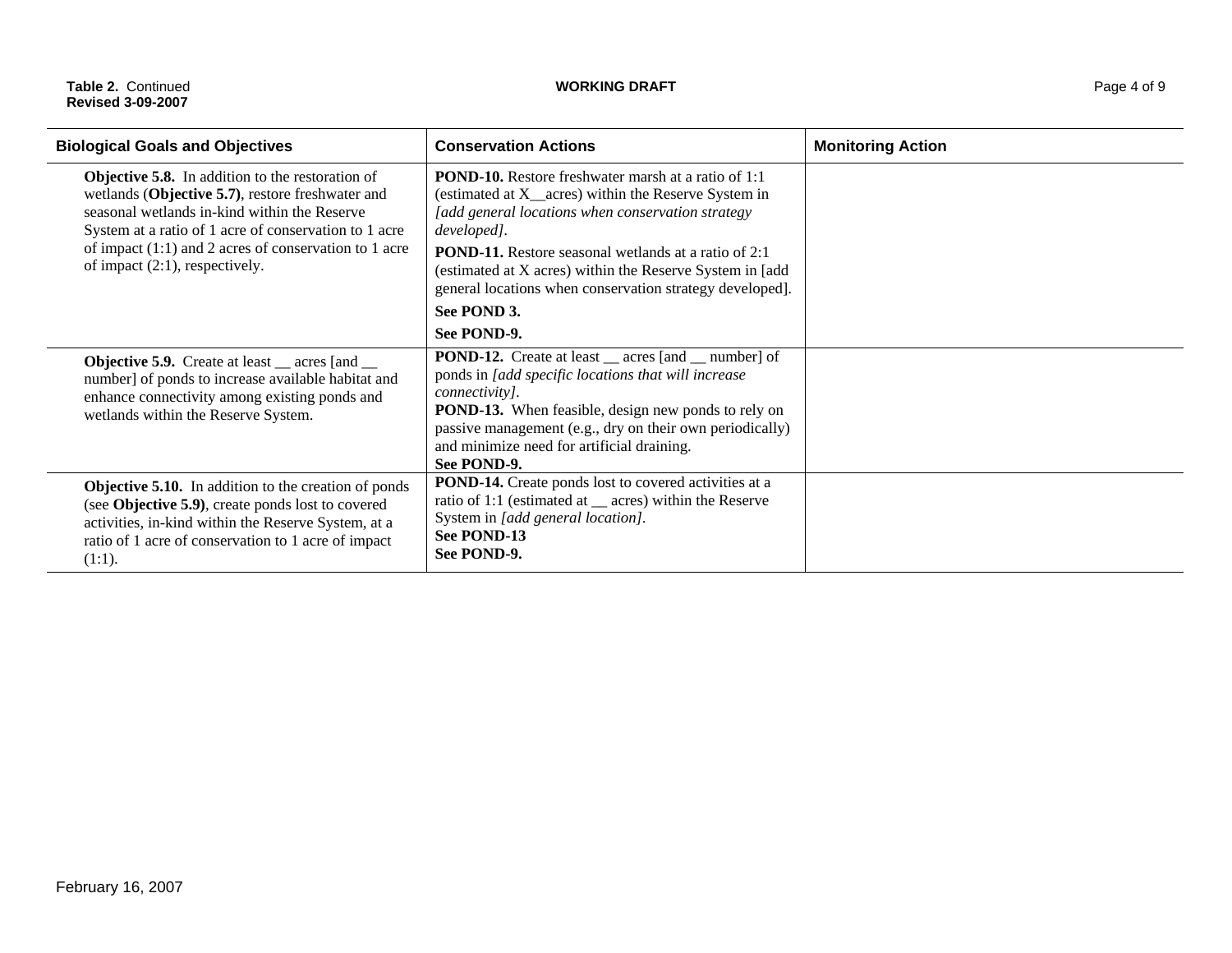**Table 2. Continued CONTERNATION CONTRACT CONTRACT CONTRACT CONTRACT CONTRACT CONTRACT CONTRACT CONTRACT CONTRACT Revised 3-09-2007**

| <b>Biological Goals and Objectives</b>                                                                                                                                                                                                                                                                                                                               | <b>Conservation Actions</b>                                                                                                                                                                                                                                                                                                                                                                                                                                                                                                                                                                                                                                                                                                                                                                                                                                                                                                                                               | <b>Monitoring Action</b> |
|----------------------------------------------------------------------------------------------------------------------------------------------------------------------------------------------------------------------------------------------------------------------------------------------------------------------------------------------------------------------|---------------------------------------------------------------------------------------------------------------------------------------------------------------------------------------------------------------------------------------------------------------------------------------------------------------------------------------------------------------------------------------------------------------------------------------------------------------------------------------------------------------------------------------------------------------------------------------------------------------------------------------------------------------------------------------------------------------------------------------------------------------------------------------------------------------------------------------------------------------------------------------------------------------------------------------------------------------------------|--------------------------|
| <b>Species</b>                                                                                                                                                                                                                                                                                                                                                       |                                                                                                                                                                                                                                                                                                                                                                                                                                                                                                                                                                                                                                                                                                                                                                                                                                                                                                                                                                           |                          |
| Goal 8: Maintain, and where appropriate, increase<br>the number of individuals and expand the<br>distribution of California red-legged frog, California<br>tiger salamander, and western pond turtle within the<br>Reserve System to maintain viable populations and<br>contribute to the regional recovery of these species.                                        |                                                                                                                                                                                                                                                                                                                                                                                                                                                                                                                                                                                                                                                                                                                                                                                                                                                                                                                                                                           |                          |
| <b>Objective 8.1.</b> Protect $(\_\_\$ acres) of ponds, $(\_\_\$<br>acres) of wetlands, ( _ miles) of streams, and (<br>acres) of grassland, oak woodland, riparian, or<br>chaparral in core areas to support California red-<br>legged frog, California tiger salamander, and<br>western pond turtles.<br>-need to clearly define "stream" unit (variable<br>width) | LAND-29. Acquire in fee title or obtain easements on<br>acres of land in the East San Francisco Bay Recovery<br>Unit (USFWS 2002) (Coyote Creek, Pacheco-Santa Ana,<br>and Santa Cruz Mountain Watersheds).<br>LAND-30. Acquire in fee title or obtain easements on<br>habitat adjacent to Joseph D. Grant County Park,<br>Palassou Ridge Open Space Preserve, southeast of Henry<br>Coe State Park, Santa Cruz Mountain foothills, and<br>Calero County Park in areas where dense forest is absent<br>to reduce competition with CA newts [consider<br>broadening this to avoid referencing one species].<br>Consider cluster of unprotected occurrences east of Uvas<br>Reservoir.<br>LAND-31. Acquire in fee title or obtain easements on<br>stream segments or ponds that currently provide or could<br>provide high quality basking, breeding, and nesting<br>habitat (vegetated banks and at least 150 feet of adjacent<br>upland habitat) for western pond turtle. |                          |
| Objective 8.2. Protect corridors between existing<br>protected areas to ensure genetic exchange within<br>species and movement between populations of<br>covered amphibians and aquatic reptiles.                                                                                                                                                                    | LAND-32. Acquire in fee title or obtain easements on<br>habitat near Santa Teresa Hills and Tulare Hill to provide<br>connectivity between populations in the Diablo Range<br>and the Santa Cruz foothills.<br>LAND-33. Acquire in fee title or obtain easements on<br>acres of land between existing ponds to provide a<br>linked matrix of pond and upland habitat as part of the<br>reserve system.                                                                                                                                                                                                                                                                                                                                                                                                                                                                                                                                                                    |                          |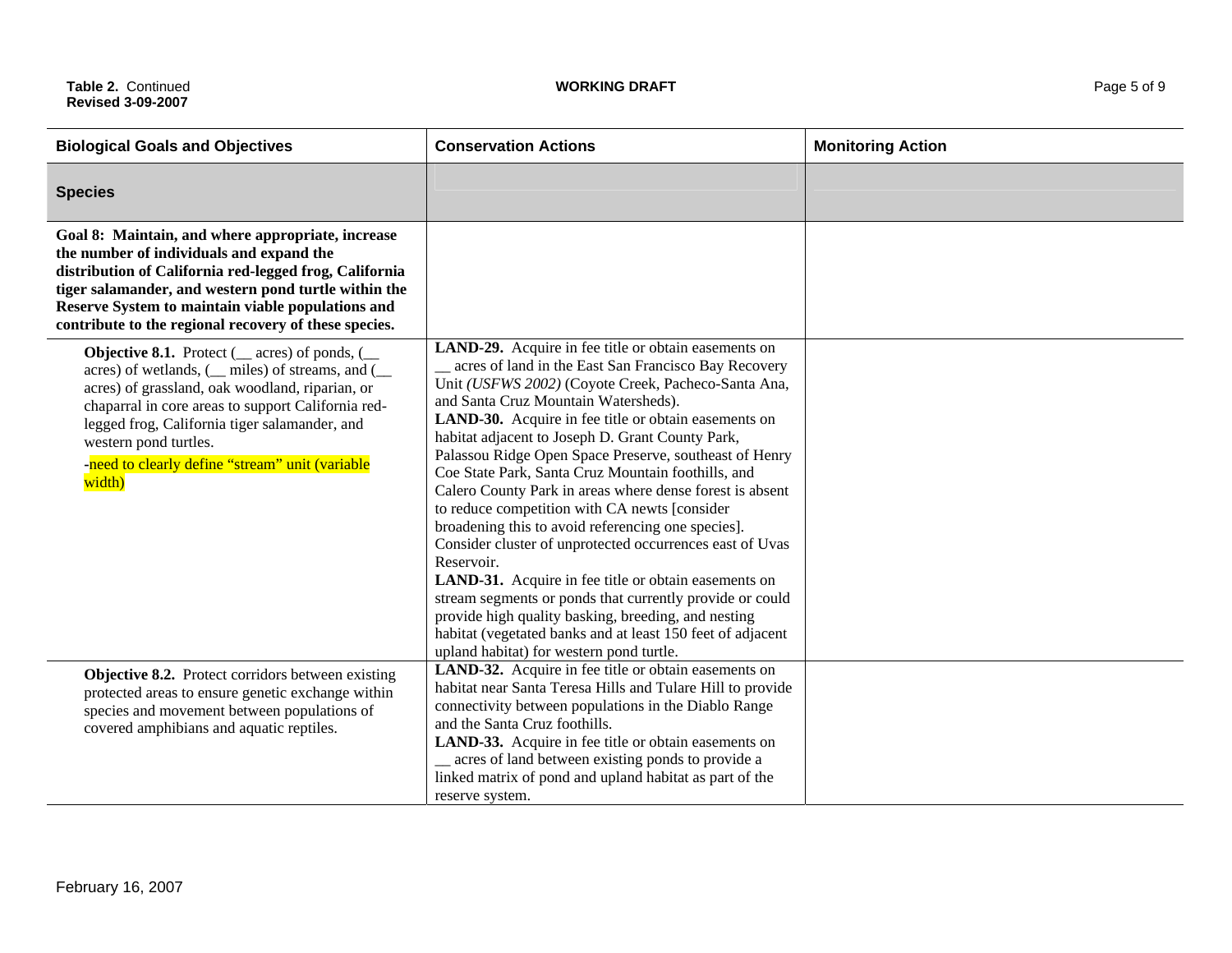**Table 2. Continued CONTEX CONTEX CONTEX CONTEX CONTEX CONTEX CONTEX CONTEX CONTEX CONTEX CONTEX CONTEX CONTEX CONTEX CONTEX CONTEX CONTEX CONTEX CONTEX CONTEX CONTEX CONTEX CONTEX CONTEX CONTEX CONTEX CONTEX CONTEX CONTEX Revised 3-09-2007**

| <b>Biological Goals and Objectives</b>                                                                                                                                                          | <b>Conservation Actions</b>                                                                                                                                                                                                                  | <b>Monitoring Action</b> |
|-------------------------------------------------------------------------------------------------------------------------------------------------------------------------------------------------|----------------------------------------------------------------------------------------------------------------------------------------------------------------------------------------------------------------------------------------------|--------------------------|
| <b>Objective 8.3.</b> Enhance ponds and wetlands by<br>eradicating or reducing exotic species that are<br>detrimental to covered amphibians, aquatic reptiles,<br>and native pond biodiversity. | <b>POND-5.</b> Eradicate if feasible, or reduce nonnative<br>predators (bullfrogs, invasive fish) through habitat<br>manipulation (e.g., periodic draining of ponds), trapping,<br>hand capturing, electroshocking or other control methods. |                          |
|                                                                                                                                                                                                 | <b>POND-6.</b> Eradicate if feasible, or reduce nonnative pigs<br>through fencing (also see <b>POND 1</b> ), trapping, or other<br>control methods.                                                                                          |                          |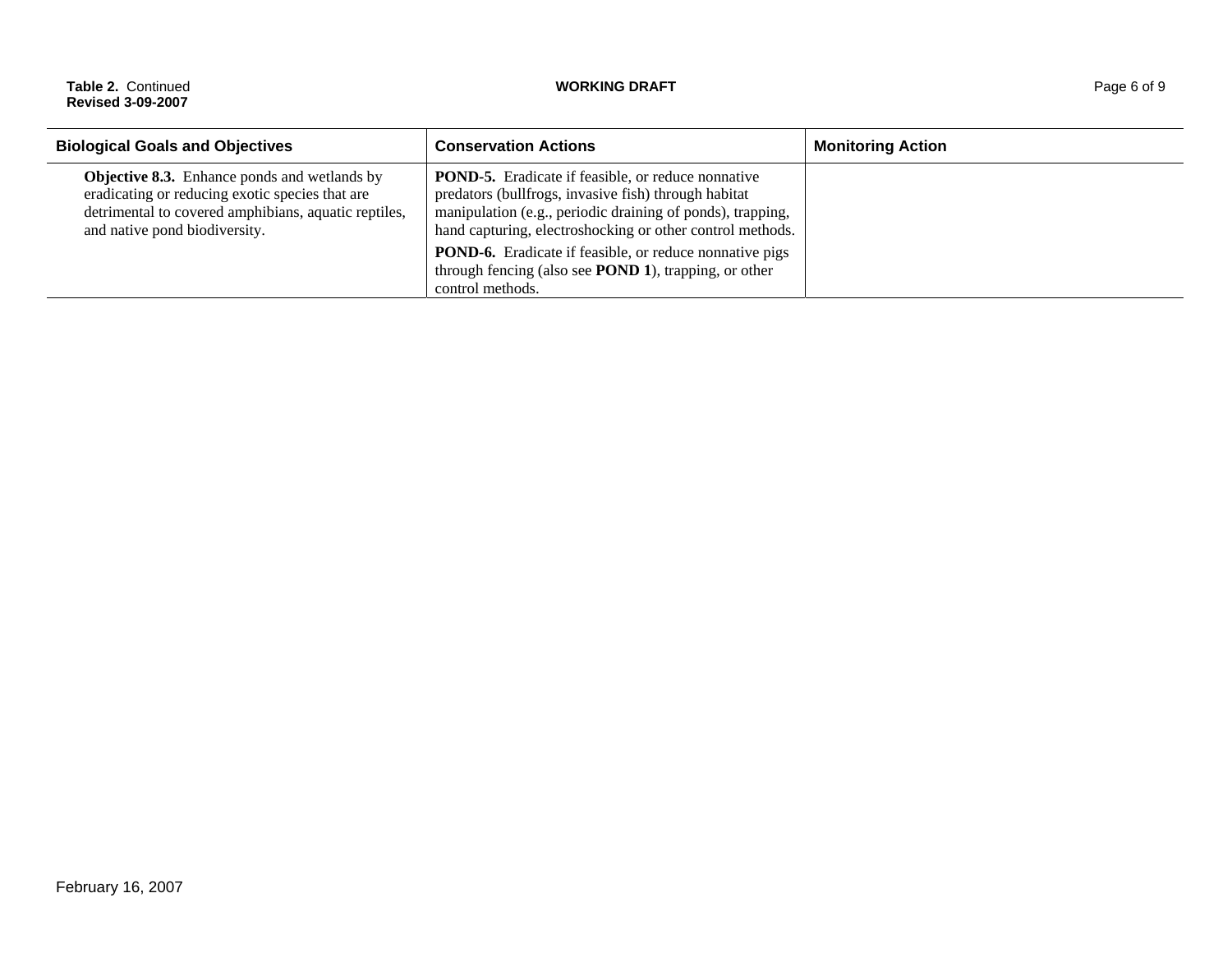| <b>Biological Goals and Objectives</b>                                                                                                                                                                                                                                                                                  | <b>Conservation Actions</b>                                                                                                                                                                                                                                                                                                                                                                                                                                                                                                                                                                                                                                                                                                                                                                                                                                                                                                                                                                                                                                                                                                                                                                                                                                                                                                                                               | <b>Monitoring Action</b> |
|-------------------------------------------------------------------------------------------------------------------------------------------------------------------------------------------------------------------------------------------------------------------------------------------------------------------------|---------------------------------------------------------------------------------------------------------------------------------------------------------------------------------------------------------------------------------------------------------------------------------------------------------------------------------------------------------------------------------------------------------------------------------------------------------------------------------------------------------------------------------------------------------------------------------------------------------------------------------------------------------------------------------------------------------------------------------------------------------------------------------------------------------------------------------------------------------------------------------------------------------------------------------------------------------------------------------------------------------------------------------------------------------------------------------------------------------------------------------------------------------------------------------------------------------------------------------------------------------------------------------------------------------------------------------------------------------------------------|--------------------------|
| <b>Objective 8.4.</b> Restore ( <i>_</i> acres) of wetlands, or<br>maintain or enhance ( secres) of ponds and (<br>miles) of streams for the California red-legged frog,<br>California tiger salamander, and western pond turtle<br>to maintain or increase breeding populations of<br>covered amphibians and reptiles. | POND-1. Install fencing that will reduce grazing<br>pressure and exclude feral pigs on portions of ponds and<br>wetlands and provide vegetated refuge sites for native<br>amphibians.<br>POND 2. Install woody debris around perimeter and in<br>submerged bank of ponds and wetlands to create basking<br>habitat and cover for native juvenile amphibians and<br>turtles.                                                                                                                                                                                                                                                                                                                                                                                                                                                                                                                                                                                                                                                                                                                                                                                                                                                                                                                                                                                               |                          |
|                                                                                                                                                                                                                                                                                                                         | <b>POND 3.</b> Plant native grasses around the perimeter of<br>ponds and wetlands.                                                                                                                                                                                                                                                                                                                                                                                                                                                                                                                                                                                                                                                                                                                                                                                                                                                                                                                                                                                                                                                                                                                                                                                                                                                                                        |                          |
|                                                                                                                                                                                                                                                                                                                         | POND-15. In the case of ponds, wetlands, and/ or<br>amphibian populations becoming infected with chytrid<br>fungus or other diseases, use the best scientific<br>information available to manage and stop spread of<br>epidemic.<br>POND-16. Address hybridization issues (e.g., California<br>tiger salamander hybridizing with Texas salamander)<br>using the best scientific information available to manage<br>covered amphibians and aquatic reptiles.<br>POND-17. Periodically clear vegetation or remove<br>sediment, as necessary, in a way that minimizes negative<br>effects on species.<br><b>POND-18.</b> Excavate sections of ponds to provide deeper<br>pools that will be utilized by California red-legged frog<br>adults and sub-adults and western pond turtles, while<br>maintaining shallow areas to provide rearing habitat for<br>CRLF tadpoles, CTS larvae, and WPT hatchlings.<br>POND-19. Identify and maintain upland overwintering<br>and nesting sites for western pond turtle because of the<br>high fidelity of their use from year to year (even if sites<br>are not "natural").<br>LAND-34. Offer incentives to private landowners to<br>enhance pond and wetland habitat to suit breeding<br>California red-legged frog, California tiger salamander,<br>and western pond turtle.<br>See STREAM-3. (import text)<br>GRASS-1.<br>GRASS-2. |                          |
| February 16, 2007                                                                                                                                                                                                                                                                                                       | GRASS-4.                                                                                                                                                                                                                                                                                                                                                                                                                                                                                                                                                                                                                                                                                                                                                                                                                                                                                                                                                                                                                                                                                                                                                                                                                                                                                                                                                                  |                          |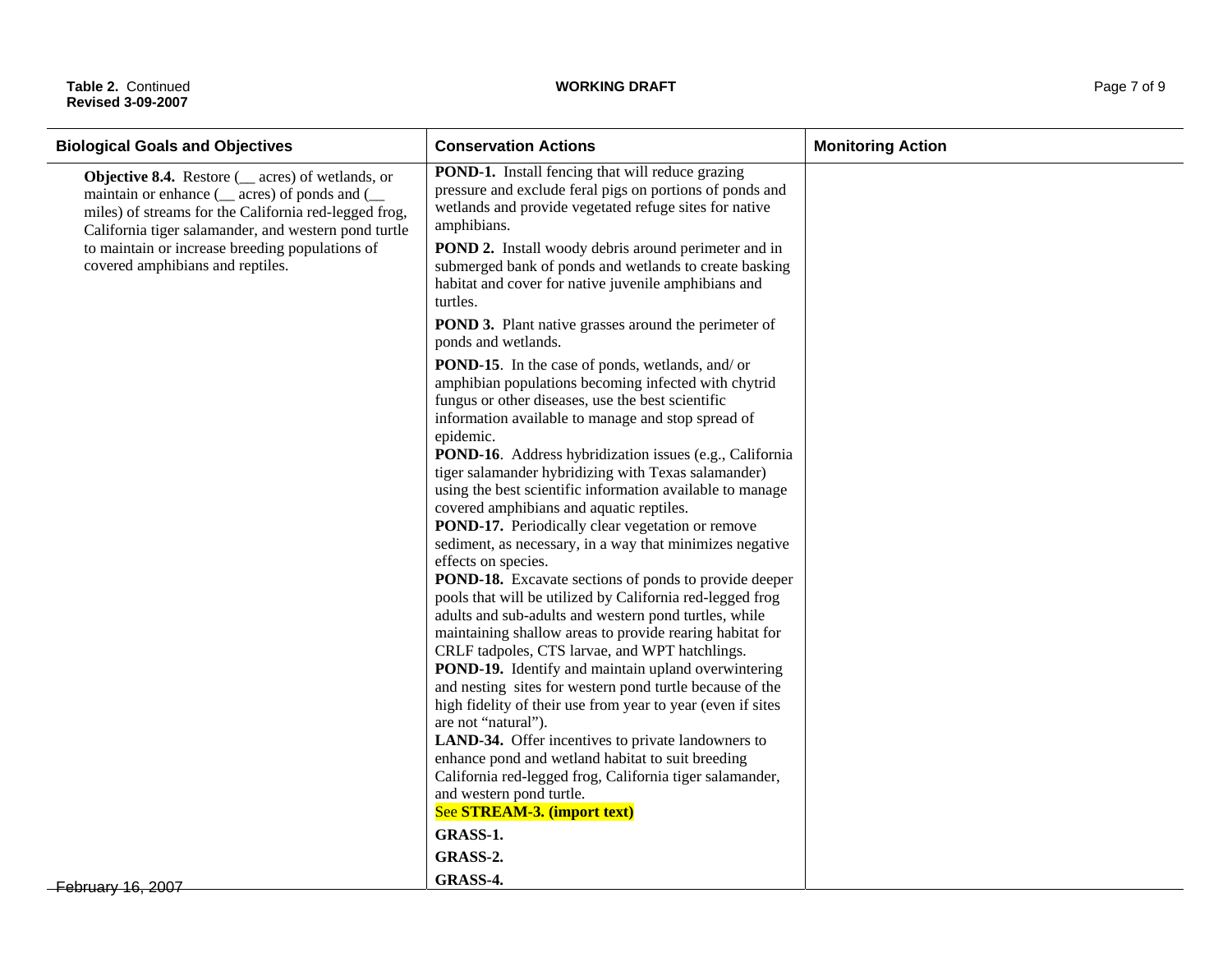**Table 2. Continued CONTEX CONTEX CONTEX CONTEX CONTEX CONTEX CONTEX CONTEX CONTEX CONTEX CONTEX CONTEX CONTEX CONTEX CONTEX CONTEX CONTEX CONTEX CONTEX CONTEX CONTEX CONTEX CONTEX CONTEX CONTEX CONTEX CONTEX CONTEX CONTEX Revised 3-09-2007**

| <b>Biological Goals and Objectives</b>                                                                                                                                                                                         | <b>Conservation Actions</b>                                                                                                                                                                                                                                                                                                                                                                                                                                                                                                                                                                                                                                                                                                                  | <b>Monitoring Action</b> |
|--------------------------------------------------------------------------------------------------------------------------------------------------------------------------------------------------------------------------------|----------------------------------------------------------------------------------------------------------------------------------------------------------------------------------------------------------------------------------------------------------------------------------------------------------------------------------------------------------------------------------------------------------------------------------------------------------------------------------------------------------------------------------------------------------------------------------------------------------------------------------------------------------------------------------------------------------------------------------------------|--------------------------|
| <b>Objective 8.5.</b> Create ponds to provide new<br>breeding sites for California red-legged frog,<br>California tiger salamander, and western pond turtle.                                                                   | <b>POND-20.</b> Create at least <u>eares</u> [and <u>e</u> number] of<br>ponds in [add specific locations that will increase<br>connectivity].<br>POND-21. When feasible, design new ponds to rely on<br>passive management (e.g., dry on their own periodically)<br>and minimize need for artificial draining.<br>POND-22. Identify and select potential restoration sites<br>on the basis of their physical processes and hydrologic,<br>geomorphic, and soil conditions to ensure that successful<br>restoration can occur and be self-sustaining [could be<br>moved to the text].<br>POND-23. Create ponds lost to covered activities at a<br>ratio of 1:1 (estimated at _acres) within the Reserve<br>System in [add general location]. |                          |
| Goal 9: Increase the population size of tricolored<br>blackbird to enhance the viability of the species in the<br>study area.                                                                                                  |                                                                                                                                                                                                                                                                                                                                                                                                                                                                                                                                                                                                                                                                                                                                              |                          |
| Objective 9.1. Protect at least 4 breeding sites that<br>support or could support tricolored blackbird<br>colonies each with at least 2-acres of breeding<br>(marsh) habitat and that have foraging habitat within<br>2 miles. | <b>LAND-35.</b> Acquire in fee title or obtain easements on __<br>acres of suitable breeding habitat within dry land farming<br>or ranching complexes in Coyote Valley and the Diablo<br>Hills; put high priority on protection of occupied or sites<br>occupied in last 5 years or on historic breeding sites that<br>could be restored.                                                                                                                                                                                                                                                                                                                                                                                                    |                          |
|                                                                                                                                                                                                                                | <b>LAND-36.</b> Offer incentives to private landowners to<br>enhance pond and marsh habitat to suit breeding<br>tricolored blackbirds, and to ensure that dry-land farming<br>and ranching activities support breeding tricolored<br>blackbirds.                                                                                                                                                                                                                                                                                                                                                                                                                                                                                             |                          |
| Objective 9.2. Protect suitable foraging habitat to<br>ensure that 200 acres occur within 2 miles of<br>protected and occupied breeding sites.                                                                                 | LAND-37. Acquire in fee title or obtain easements on<br>200 acres foraging habitat in areas where there is<br>sufficient breeding habitat available within 2 miles.<br><b>LAND-38.</b> Offer incentives to private landowners to<br>ensure that dry-land farming and ranching activities<br>support foraging tricolored blackbirds.                                                                                                                                                                                                                                                                                                                                                                                                          |                          |